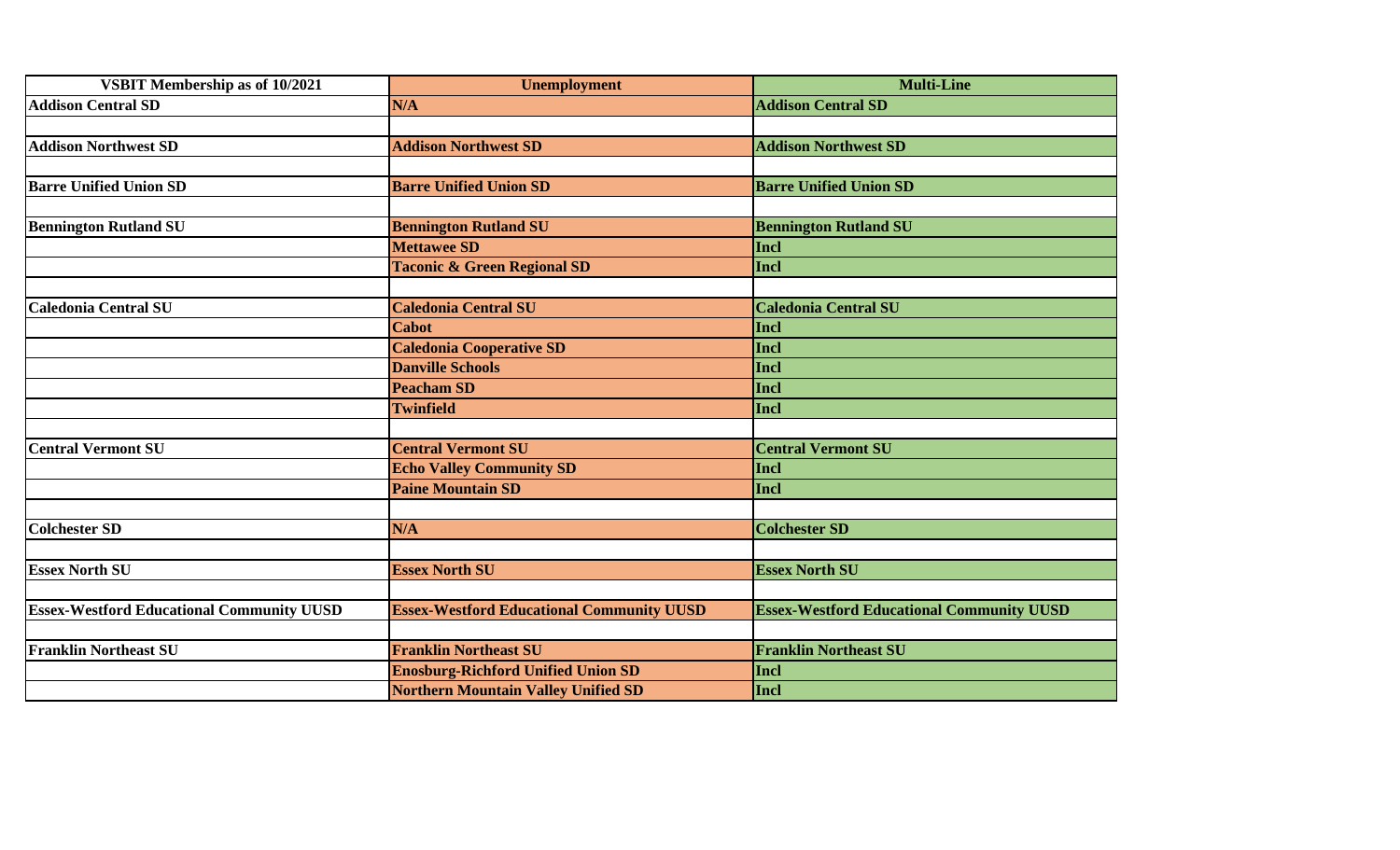| <b>Franklin West SU</b>                | <b>Franklin West SU</b>                         | <b>Franklin West SU</b>                |
|----------------------------------------|-------------------------------------------------|----------------------------------------|
|                                        | <b>Fairfax Town SD</b>                          | Incl                                   |
|                                        | <b>Fletcher Town SD</b>                         | Incl                                   |
|                                        | <b>Georgia Town SD</b>                          | Incl                                   |
|                                        |                                                 |                                        |
| <b>Grand Isle SU</b>                   | <b>Grand Isle SU</b>                            | <b>Grand Isle SU</b>                   |
|                                        | <b>Alburgh SD</b>                               | Incl                                   |
|                                        | <b>Champlain Islands Unified Union SD</b>       | Incl                                   |
|                                        | <b>Folsom Education &amp; Comm Center</b>       | Incl                                   |
|                                        |                                                 |                                        |
| <b>Greater Rutland County SU</b>       | <b>Greater Rutland County SU</b>                | <b>Greater Rutland County SU</b>       |
|                                        | <b>Quarry Valley Unified Union SD</b>           | <b>Incl</b>                            |
|                                        | <b>Rutland Town SD</b>                          | <b>Incl</b>                            |
|                                        | <b>Wells Springs Unified Union SD</b>           | <b>Incl</b>                            |
|                                        |                                                 |                                        |
| <b>Hartford SD</b>                     | N/A                                             | <b>Hartford SD</b>                     |
|                                        |                                                 |                                        |
| <b>Harwood Unified Union SD</b>        | <b>Harwood Unified Union SD</b>                 | <b>Harwood Unified Union SD</b>        |
|                                        |                                                 |                                        |
| <b>Kingdom East Unified Union SD</b>   | <b>Kingdom East Unified Union SD</b>            | <b>Kingdom East Unified Union SD</b>   |
|                                        |                                                 |                                        |
| <b>Lamoille North SU</b>               | <b>Lamoille North SU</b>                        | <b>Lamoille North SU</b>               |
|                                        | <b>Cambridge Elementary School</b>              | <b>Incl</b>                            |
|                                        | <b>Lamoille North Modified Unified Union SD</b> | Incl                                   |
|                                        |                                                 |                                        |
| <b>Lamoille South Unified Union SD</b> | <b>Lamoille South Unified Union SD</b>          | <b>Lamoille South Unified Union SD</b> |
|                                        |                                                 |                                        |
| <b>Maple Run Unified SD</b>            | <b>Maple Run Unified SD</b>                     | <b>Maple Run Unified SD</b>            |
|                                        |                                                 |                                        |
| Mill River Unified Union SD            | <b>Mill River Unified Union SD</b>              | <b>Mill River Unified Union SD</b>     |
|                                        |                                                 |                                        |
| <b>Milton Town SD</b>                  | <b>Milton Town SD</b>                           | N/A                                    |
|                                        |                                                 |                                        |
| <b>Missisquoi Valley SD</b>            | N/A                                             | <b>Missisquoi Valley SD</b>            |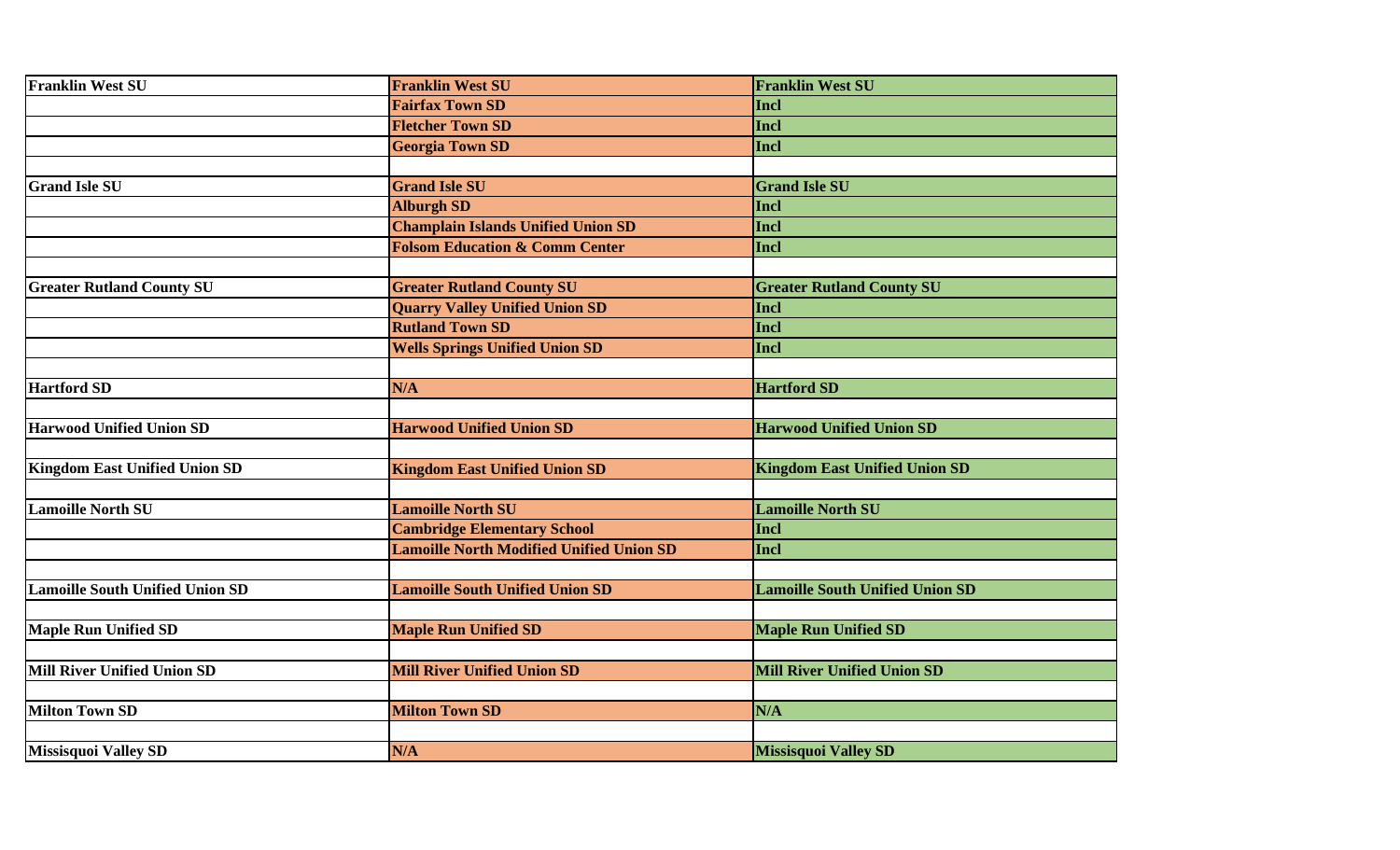| <b>Montpelier Roxbury SD</b>       | <b>Montpelier Roxbury SD</b>                  | <b>Montpelier Roxbury SD</b>         |
|------------------------------------|-----------------------------------------------|--------------------------------------|
| <b>Mount Abraham Unified SD</b>    | <b>Mount Abraham Unified SD</b>               | <b>Mount Abraham Unified SD</b>      |
|                                    |                                               |                                      |
| Mt Mansfiled Unified Union SD      | <b>Mt Mansfiled Unified Union SD</b>          | <b>Mt Mansfiled Unified Union SD</b> |
|                                    |                                               |                                      |
| <b>North Country SU</b>            | <b>North Country SU</b>                       | <b>North Country SU</b>              |
|                                    | <b>Brighton Town SD</b>                       | Incl                                 |
|                                    | <b>Charleston Town SD</b>                     | Incl                                 |
|                                    | <b>Derby Town SD</b>                          | Incl                                 |
|                                    | <b>Jay/Westfield Joint Elementary</b>         | Incl                                 |
|                                    | <b>Lowell Town SD</b>                         | Incl                                 |
|                                    | <b>Newport City SD</b>                        | Incl                                 |
|                                    | <b>Newport Town SD</b>                        | Incl                                 |
|                                    | <b>Troy Town SD</b>                           | Incl                                 |
|                                    |                                               |                                      |
| <b>Orange East SU</b>              | <b>Orange East SU</b>                         | <b>Orange East SU</b>                |
|                                    | <b>Blue Mountain SD</b>                       | Incl                                 |
|                                    | <b>Oxbow Unified Union SD</b>                 | Incl                                 |
|                                    | <b>Thetford SD</b>                            | Incl                                 |
|                                    | <b>Waits River SD</b>                         | Incl                                 |
|                                    |                                               |                                      |
| <b>Orange Southwest Unified SD</b> | <b>Orange Southwest Unified SD</b>            | <b>Orange Southwest Unified SD</b>   |
|                                    |                                               |                                      |
| <b>Orleans Central SU</b>          | <b>Orleans Central SU</b>                     | <b>Orleans Central SU</b>            |
|                                    | <b>Lake Region UHSD</b>                       | Incl                                 |
|                                    | <b>Lake Region Union Elementary Middle SD</b> | Incl                                 |
|                                    |                                               |                                      |
| <b>Orleans Southwest SU</b>        | <b>Orleans Southwest SU</b>                   | <b>Orleans Southwest SU</b>          |
|                                    | <b>Craftsbury Town SD</b>                     | Incl                                 |
|                                    | <b>Hazen Union SD</b>                         | Incl                                 |
|                                    | <b>Orleans Southwest Union Elementary SD</b>  | Incl                                 |
|                                    | <b>Wolcott Town SD</b>                        | Incl                                 |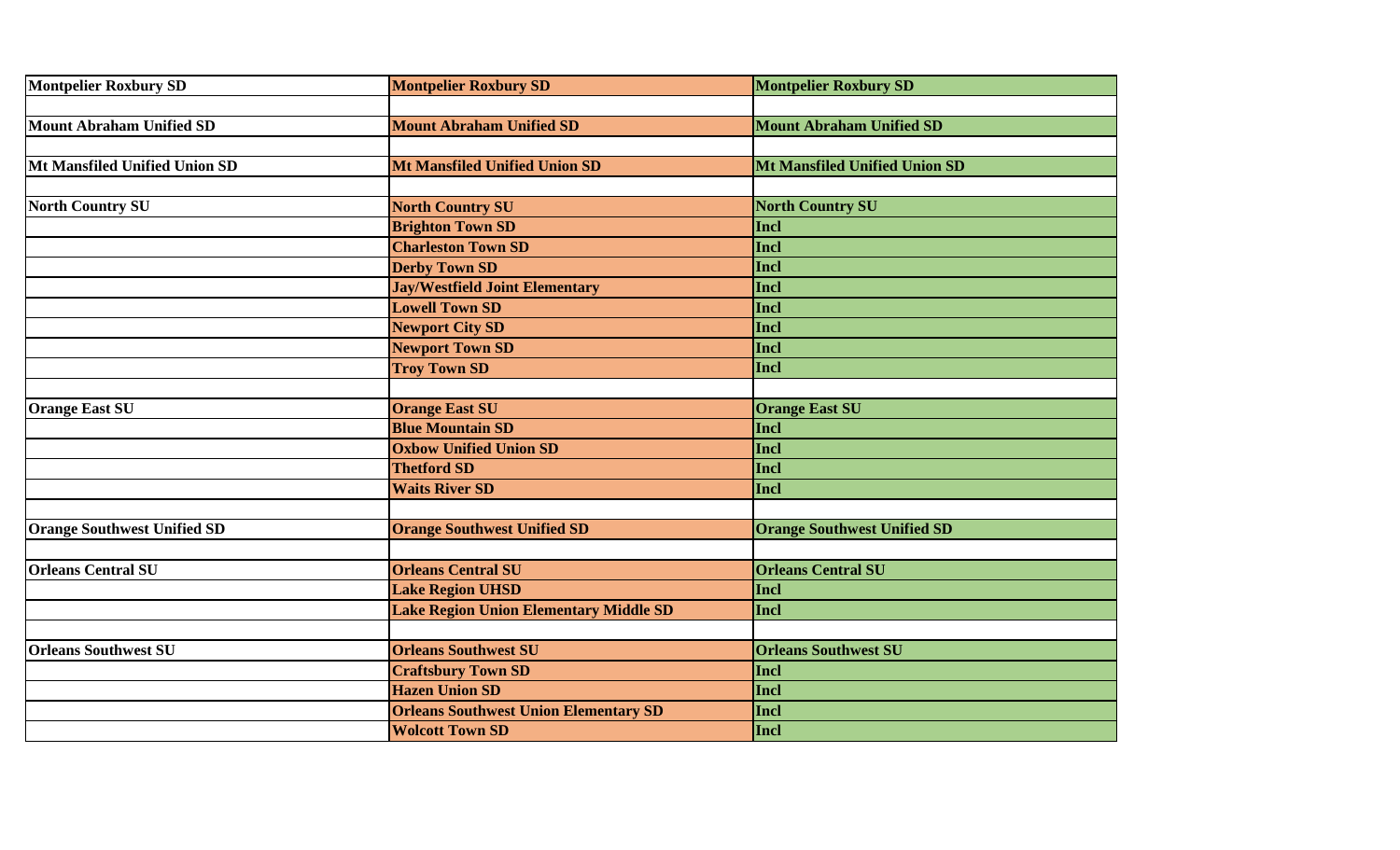| <b>Rutland City SD</b>                     | <b>Rutland City SD</b>                       | <b>Rutland City SD</b>               |
|--------------------------------------------|----------------------------------------------|--------------------------------------|
|                                            |                                              |                                      |
| <b>Rutland Northeast SU</b>                | <b>Rutland Northeast SU</b>                  | <b>Rutland Northeast SU</b>          |
|                                            | <b>Barstow Unified Union SD</b>              | Incl                                 |
|                                            | <b>Otter Valley Unified Union SD</b>         | Incl                                 |
| <b>SAU #70</b>                             | <b>Norwich/Marion Cross School</b>           | N/A                                  |
|                                            |                                              |                                      |
| <b>Slate Valley Unified Union SD</b>       | <b>Slate Valley Unified Union SD</b>         | <b>Slate Valley Unified Union SD</b> |
| <b>St Johnsbury SD</b>                     | <b>St Johnsbury SD</b>                       | <b>St Johnsbury SD</b>               |
|                                            |                                              |                                      |
| <b>South Burlington SD</b>                 | <b>South Burlington SD</b>                   | <b>South Burlington SD</b>           |
|                                            |                                              |                                      |
| Southwest VT SU                            | <b>Southwest VT SU</b>                       | N/A                                  |
|                                            | <b>Arlington SD</b>                          | N/A                                  |
|                                            | Mt Anthony UHS #14                           | N/A                                  |
|                                            | <b>Southwest Vermont Union Elementary SD</b> | N/A                                  |
| Springfield SD                             | <b>Springfield SD</b>                        | <b>Springfield SD</b>                |
|                                            |                                              |                                      |
| <b>Two Rivers SU</b>                       | <b>Two Rivers SU</b>                         | <b>Two Rivers SU</b>                 |
|                                            | <b>Green Mountain Unified SD</b>             | Incl                                 |
|                                            | <b>Ludlow Mt Holly Unified Union SD</b>      | Incl                                 |
| <b>Washington Central Unified Union SD</b> | <b>Washington Central Unified Union SD</b>   | N/A                                  |
|                                            |                                              |                                      |
| <b>White River Valley SU</b>               | <b>White River Valley SU</b>                 | <b>White River Valley SU</b>         |
|                                            | <b>First Branch Unified SD</b>               | Incl                                 |
|                                            | <b>Rochester Stockbridge Unified SD</b>      | Incl                                 |
|                                            | <b>Sharon Town SD</b>                        | Incl                                 |
|                                            | <b>Strafford Town SD</b>                     | Incl                                 |
|                                            | <b>White River Unified SD</b>                | Incl                                 |